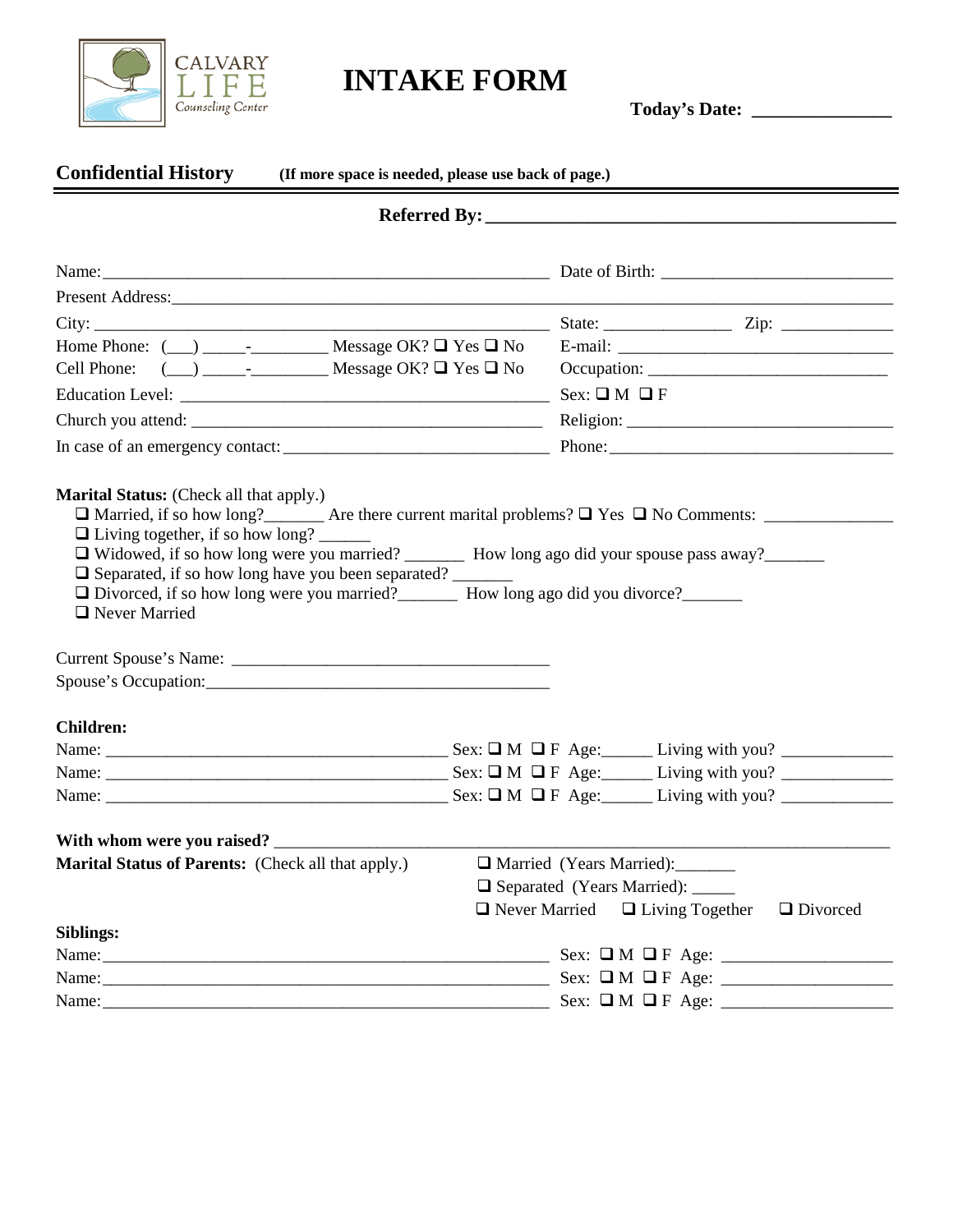# **CalvaryLife Counseling Center Confidential History, Page 2**

What are your main concerns/reasons for seeking counseling at this time? Was there a special event?

\_\_\_\_\_\_\_\_\_\_\_\_\_\_\_\_\_\_\_\_\_\_\_\_\_\_\_\_\_\_\_\_\_\_\_\_\_\_\_\_\_\_\_\_\_\_\_\_\_\_\_\_\_\_\_\_\_\_\_\_\_\_\_\_\_\_\_\_\_\_\_\_\_\_\_\_\_\_\_\_\_\_\_\_\_\_\_\_\_\_\_\_\_\_\_\_\_

|                               | How serious does this problem feel to you?                            | $1 \t 2$<br>$\overline{3}$<br>$\overline{4}$                                                          | 5                  |                   |
|-------------------------------|-----------------------------------------------------------------------|-------------------------------------------------------------------------------------------------------|--------------------|-------------------|
|                               |                                                                       | Mildly Upsetting $\longleftrightarrow$ Extremely Serious                                              |                    |                   |
|                               | Please circle the items that cause you the most trouble in your life: |                                                                                                       |                    |                   |
| Abuse                         | Extravagance                                                          | Indecisiveness                                                                                        | Mood swings        | <b>Stinginess</b> |
| Addictions                    | Family members                                                        | Indifference                                                                                          | Obsessive thoughts | <b>Stress</b>     |
| Anger                         | Fantasizing                                                           | Inferiority                                                                                           | Panic              | Tardiness         |
| Anxiety                       | Fear                                                                  | Insecurity                                                                                            | Poor concentration | Thought process   |
| Apathy                        | Friends                                                               | Insignificance                                                                                        | Poor decisions     | Unapproachability |
| Callousness                   | Giving up                                                             | Irresponsibility                                                                                      | Prejudice          | Underachievement  |
| Carelessness                  | Gossip                                                                | Jealousy                                                                                              | Pride              | Unfaithfulness    |
| Compulsiveness                | Greed                                                                 | Lack of awareness                                                                                     | Procrastination    | Ungratefulness    |
| Covetousness                  | Guilt                                                                 | Lack of fairness                                                                                      | Rebellion          | Unreasonableness  |
| Cowardice                     | Harshness                                                             | Lack of goals                                                                                         | Rejection          | Unresponsiveness  |
| Daydreaming                   | Headaches                                                             | Lack of perceptiveness Resistance                                                                     |                    | Wastefulness      |
| Deception                     | Health                                                                | Lack of wisdom                                                                                        | Restlessness       | Withdrawal        |
| Denial                        | Hypocrisy                                                             | Laziness                                                                                              | Rudeness           | Worry             |
| Disorganization               | Immorality                                                            | Loneliness                                                                                            | Sadness            |                   |
| Disrespect                    | Impulsiveness                                                         | Lustful thoughts                                                                                      | Self-gratification |                   |
| Dominance                     | Inadequacy                                                            | Lying                                                                                                 | Selfishness        |                   |
| Doubts                        | Incompleteness                                                        | Manipulation                                                                                          | Sex                |                   |
| Envy                          | Inconsistency                                                         | Memory                                                                                                | Spouse             |                   |
| <b>Psychological History:</b> |                                                                       |                                                                                                       |                    |                   |
|                               |                                                                       | Is there a family history of treatment for psychological/psychiatric conditions? $\Box$ Yes $\Box$ No |                    |                   |
|                               | Comments:                                                             |                                                                                                       |                    |                   |
|                               | Have you had previous counseling? $\Box$ Yes $\Box$ No                |                                                                                                       |                    |                   |
|                               | With whom and when:                                                   |                                                                                                       |                    |                   |
| What did you learn?           |                                                                       |                                                                                                       |                    |                   |
|                               |                                                                       |                                                                                                       |                    |                   |

| Have you ever felt suicidal? $\Box$ Yes $\Box$ No |                                                                         | Do you feel that way now? $\Box$ Yes $\Box$ No |                                                                                                      |
|---------------------------------------------------|-------------------------------------------------------------------------|------------------------------------------------|------------------------------------------------------------------------------------------------------|
|                                                   |                                                                         |                                                |                                                                                                      |
| Do you drink alcohol?                             |                                                                         |                                                |                                                                                                      |
|                                                   |                                                                         |                                                |                                                                                                      |
|                                                   |                                                                         |                                                |                                                                                                      |
|                                                   |                                                                         |                                                | Have you been a victim of physical or sexual abuse/assault or incest? $\Box$ Yes $\Box$ No Comments: |
|                                                   | Do you have addictions? If so, please mark all that apply: $\Box$ Drugs |                                                | $\Box$ Alcohol $\Box$ Pornography<br>$\Box$ Food                                                     |
|                                                   |                                                                         |                                                |                                                                                                      |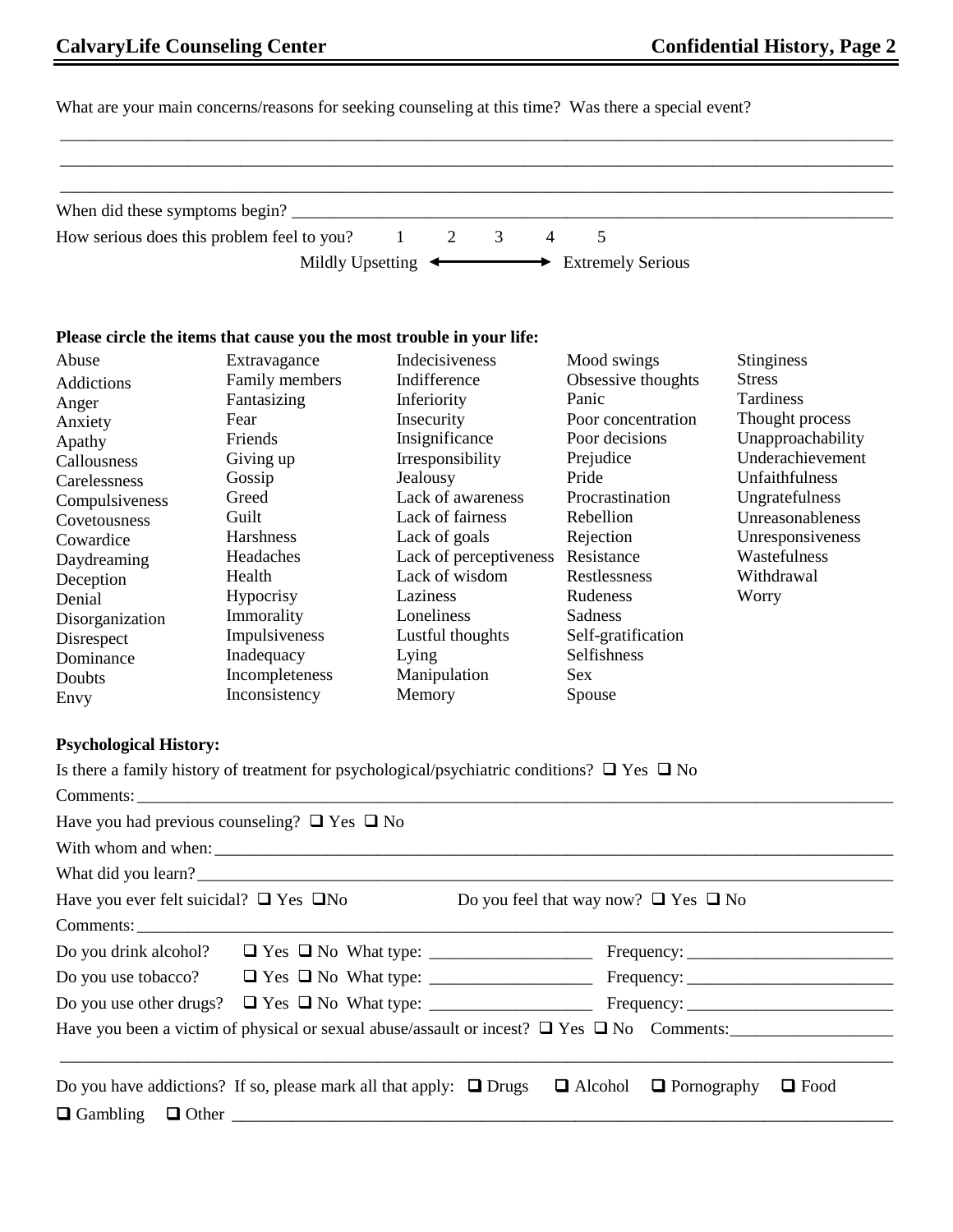## **CalvaryLife Counseling Center Confidential History, Page 3**

Please check all that apply:

| Abortion             | $\Box$ Yourself $\Box$ Family Member |
|----------------------|--------------------------------------|
| ADD or ADHD          | $\Box$ Yourself $\Box$ Family Member |
| Addictions           | $\Box$ Yourself $\Box$ Family Member |
| Alcoholism           | $\Box$ Yourself $\Box$ Family Member |
| Anxiety              | $\Box$ Yourself $\Box$ Family Member |
| Appetite disturbance | $\Box$ Yourself $\Box$ Family Member |
| Child Abuse          | $\Box$ Yourself $\Box$ Family Member |
| Depression           | $\Box$ Yourself $\Box$ Family Member |
| Delusions            | $\Box$ Yourself $\Box$ Family Member |
| Drug abuse           | $\Box$ Yourself $\Box$ Family Member |
| Eating problems      | $\Box$ Yourself $\Box$ Family Member |
| Grief issues         | $\Box$ Yourself $\Box$ Family Member |
| Hallucinations       | $\Box$ Yourself $\Box$ Family Member |

| Head Injury                                                      |  | $\Box$ Yourself $\Box$ Family Member |
|------------------------------------------------------------------|--|--------------------------------------|
| Homosexuality                                                    |  | $\Box$ Yourself $\Box$ Family Member |
| Incest                                                           |  | $\Box$ Yourself $\Box$ Family Member |
| Manic/Depression                                                 |  | $\Box$ Yourself $\Box$ Family Member |
| Memory problems                                                  |  | $\Box$ Yourself $\Box$ Family Member |
| Mood swings                                                      |  | $\Box$ Yourself $\Box$ Family Member |
| Psychiatric hospitalization $\Box$ Yourself $\Box$ Family Member |  |                                      |
| Schizophrenia                                                    |  | $\Box$ Yourself $\Box$ Family Member |
| Self-harm                                                        |  | $\Box$ Yourself $\Box$ Family Member |
| Sleep disturbance                                                |  | $\Box$ Yourself $\Box$ Family Member |
| Suicidal behavior/thoughts $\Box$ Yourself $\Box$ Family Member  |  |                                      |

 $\_$  ,  $\_$  ,  $\_$  ,  $\_$  ,  $\_$  ,  $\_$  ,  $\_$  ,  $\_$  ,  $\_$  ,  $\_$  ,  $\_$  ,  $\_$  ,  $\_$  ,  $\_$  ,  $\_$  ,  $\_$  ,  $\_$  ,  $\_$  ,  $\_$  ,  $\_$ 

#### **Spiritual History:**

Describe your relationship with God. \_\_\_\_\_\_\_\_\_\_\_\_\_\_\_\_\_\_\_\_\_\_\_\_\_\_\_\_\_\_\_\_\_\_\_\_\_\_\_\_\_\_\_\_\_\_\_\_\_\_\_\_\_\_\_\_\_\_\_\_\_\_\_\_\_\_\_

How do you know that you are saved? \_\_\_\_\_\_\_\_\_\_\_\_\_\_\_\_\_\_\_\_\_\_\_\_\_\_\_\_\_\_\_\_\_\_\_\_\_\_\_\_\_\_\_\_\_\_\_\_\_\_\_\_\_\_\_\_\_\_\_\_\_\_\_\_\_\_

How would you explain to another person how to become a Christian?<br> $\frac{1}{2}$ 

What religions have you explored? \_\_\_\_\_\_\_\_\_\_\_\_\_\_\_\_\_\_\_\_\_\_\_\_\_\_\_\_\_\_\_\_\_\_\_\_\_\_\_\_\_\_\_\_\_\_\_\_\_\_\_\_\_\_\_\_\_\_\_\_\_\_\_\_\_\_\_\_\_

Have you ever experimented with the occult, witchcraft, psychic readings, or ouji board?

#### **Health History**

Please list any major medical conditions:

| <b>Medications You Take:</b> | $\Box$ I do not take prescription medication at this time. |  |  |
|------------------------------|------------------------------------------------------------|--|--|
|                              |                                                            |  |  |
|                              |                                                            |  |  |
|                              |                                                            |  |  |
|                              |                                                            |  |  |

\_\_\_\_\_\_\_\_\_\_\_\_\_\_\_\_\_\_\_\_\_\_\_\_\_\_\_\_\_\_\_\_\_\_\_\_\_\_\_\_\_\_\_\_\_\_\_\_\_\_\_\_\_\_\_\_\_\_\_\_\_\_\_\_\_\_\_\_\_\_\_\_\_\_\_\_\_\_\_\_\_\_\_\_\_\_\_\_\_\_\_\_\_\_\_\_\_ \_\_\_\_\_\_\_\_\_\_\_\_\_\_\_\_\_\_\_\_\_\_\_\_\_\_\_\_\_\_\_\_\_\_\_\_\_\_\_\_\_\_\_\_\_\_\_\_\_\_\_\_\_\_\_\_\_\_\_\_\_\_\_\_\_\_\_\_\_\_\_\_\_\_\_\_\_\_\_\_\_\_\_\_\_\_\_\_\_\_\_\_\_\_\_\_\_

\_\_\_\_\_\_\_\_\_\_\_\_\_\_\_\_\_\_\_\_\_\_\_\_\_\_\_\_\_\_\_\_\_\_\_\_\_\_\_\_\_\_\_\_\_\_\_\_\_\_\_\_\_\_\_\_\_\_\_\_\_\_\_\_\_\_\_\_\_\_\_\_\_\_\_\_\_\_\_\_\_\_\_\_\_\_\_\_\_\_\_\_\_\_\_\_\_

\_\_\_\_\_\_\_\_\_\_\_\_\_\_\_\_\_\_\_\_\_\_\_\_\_\_\_\_\_\_\_\_\_\_\_\_\_\_\_\_\_\_\_\_\_\_\_\_\_\_\_\_\_\_\_\_\_\_\_\_\_\_\_\_\_\_\_\_\_\_\_\_\_\_\_\_\_\_\_\_\_\_\_\_\_\_\_\_\_\_\_\_\_\_\_\_\_

\_\_\_\_\_\_\_\_\_\_\_\_\_\_\_\_\_\_\_\_\_\_\_\_\_\_\_\_\_\_\_\_\_\_\_\_\_\_\_\_\_\_\_\_\_\_\_\_\_\_\_\_\_\_\_\_\_\_\_\_\_\_\_\_\_\_\_\_\_\_\_\_\_\_\_\_\_\_\_\_\_\_\_\_\_\_\_\_\_\_\_\_\_\_\_\_\_

\_\_\_\_\_\_\_\_\_\_\_\_\_\_\_\_\_\_\_\_\_\_\_\_\_\_\_\_\_\_\_\_\_\_\_\_\_\_\_\_\_\_\_\_\_\_\_\_\_\_\_\_\_\_\_\_\_\_\_\_\_\_\_\_\_\_\_\_\_\_\_\_\_\_\_\_\_\_\_\_\_\_\_\_\_\_\_\_\_\_\_\_\_\_\_\_\_

Is there any other significant information the form did not ask that you would like to add?\_\_\_\_\_\_\_\_\_\_\_\_\_\_\_\_\_\_\_\_\_\_\_\_\_\_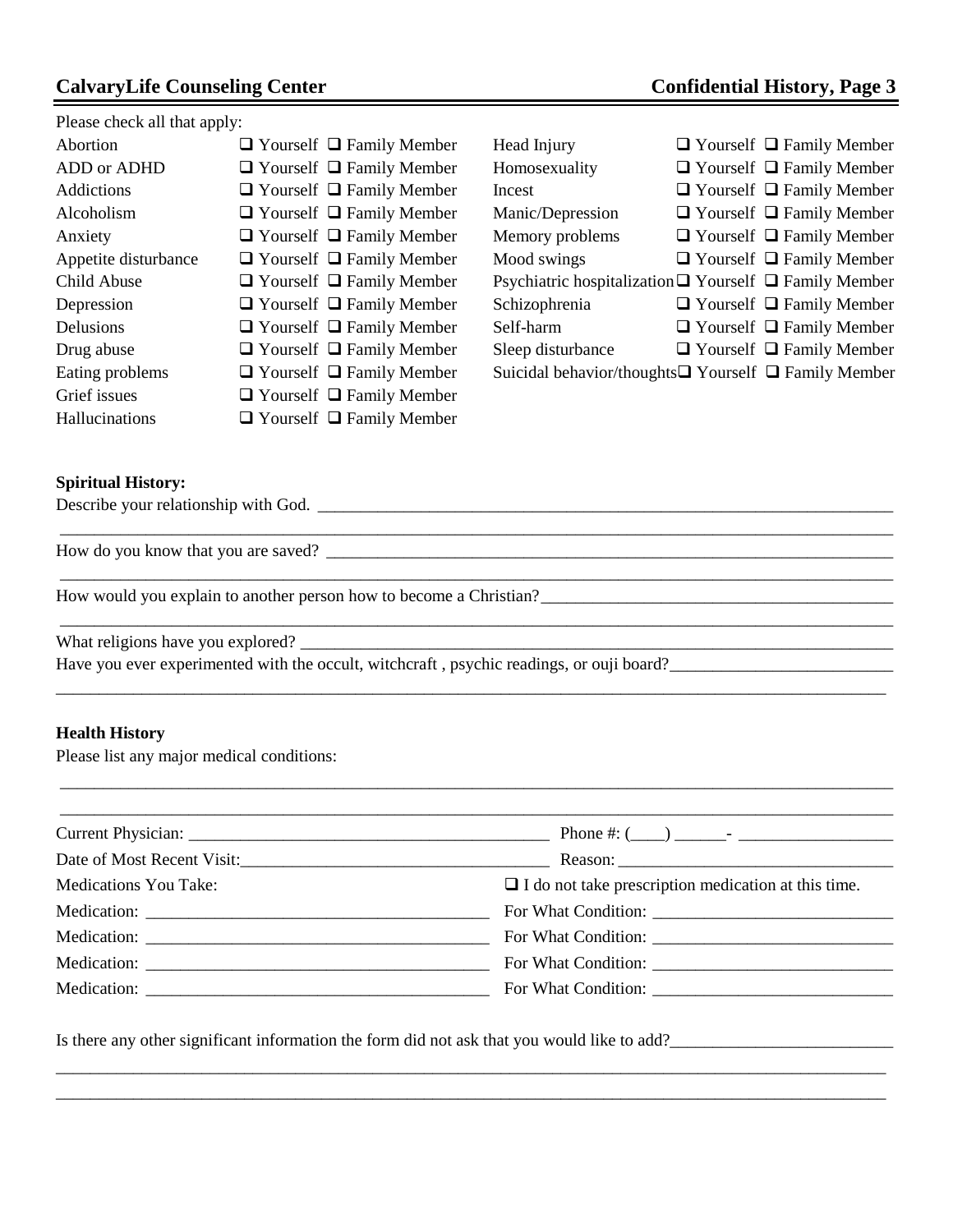#### **COUNSELING PROGRAM:**

The Counseling Program at Calvary Church is a biblically based ministry offered by lay counselors at no cost. Appropriate candidates are offered 10 sessions with a lay counselor. If we cannot meet your needs, referrals are available. All lay counselors are required to be in group supervision directed by the Pastor of Lay Counseling, Jim McCarty, and will also be reviewed by Robyn Bettenhausen Geis, PsyD.

#### **WAIVER OF LIABILITY:**

Having sought lay counseling through Calvary Church, a non-profit Christian organization, you hereby acknowledge your understanding of the following:

- 1. All counseling will be provided by lay counselor volunteers. Lay counselors shall be under the supervision of a licensed professional as well as the Pastor of Lay Counseling.
- 2. All counseling services provided in the counseling program are provided in accordance with biblical principles as determined by Calvary Church.
- 3. Your confidentiality shall be protected with the following exceptions. In certain situations the counselor is mandated by law to take actions to protect the client or others from harm, and he/she may be required to reveal limited pertinent information. Those situations include: child abuse, viewing child pornography, danger to self, threat of violence to others, adult violence witnessed by a minor, and elder/dependent adult abuse.
- 4. Email and all telephone communication, including texting, is for the express purpose of scheduling appointments **Only.** Calvary Church cannot guarantee confidentiality via electronic communication of any kind.
- 5. At times , if it is in the counselee's best interest, Calvary Church Lay Counseling will refer the counselee to an appropriate care giver.
- 6. Your information will be discussed confidentially and anonymously by the Lay Counseling Ministry only during counselor supervision.
- 7. Please notify your counselor 24 hours in advance if you cannot make your appointment. Failure to do so may result in the termination of counseling.

\_\_\_\_\_\_\_\_\_\_\_\_\_\_\_\_\_\_\_\_\_\_\_\_\_\_\_\_\_\_\_\_\_\_\_\_\_\_\_\_\_\_\_\_\_\_\_\_\_\_\_\_\_\_\_\_\_\_\_ \_\_\_\_\_\_\_\_\_\_\_\_\_\_\_\_\_\_\_\_\_\_

\_\_\_\_\_\_\_\_\_\_\_\_\_\_\_\_\_\_\_\_\_\_\_\_\_\_\_\_\_\_\_\_\_\_\_\_\_\_\_\_\_\_\_\_\_\_\_\_\_\_\_\_\_\_\_\_\_\_\_ \_\_\_\_\_\_\_\_\_\_\_\_\_\_\_\_\_\_\_\_\_\_

8. Please contact Jim McCarty, the lay counseling pastor, at 714-550-2352, if your Calvary Church counseling experience is unsatisfactory in any way. However, Calvary Church, the lay counselors, and supervisors are all released from any liability as pertains to that experience.

#### **By signing below I affirm that I have read and agree to the above conditions.**

**Counselee** Date

**Counselee** Date



phn | 714.973.4800 web | calvarylife.org